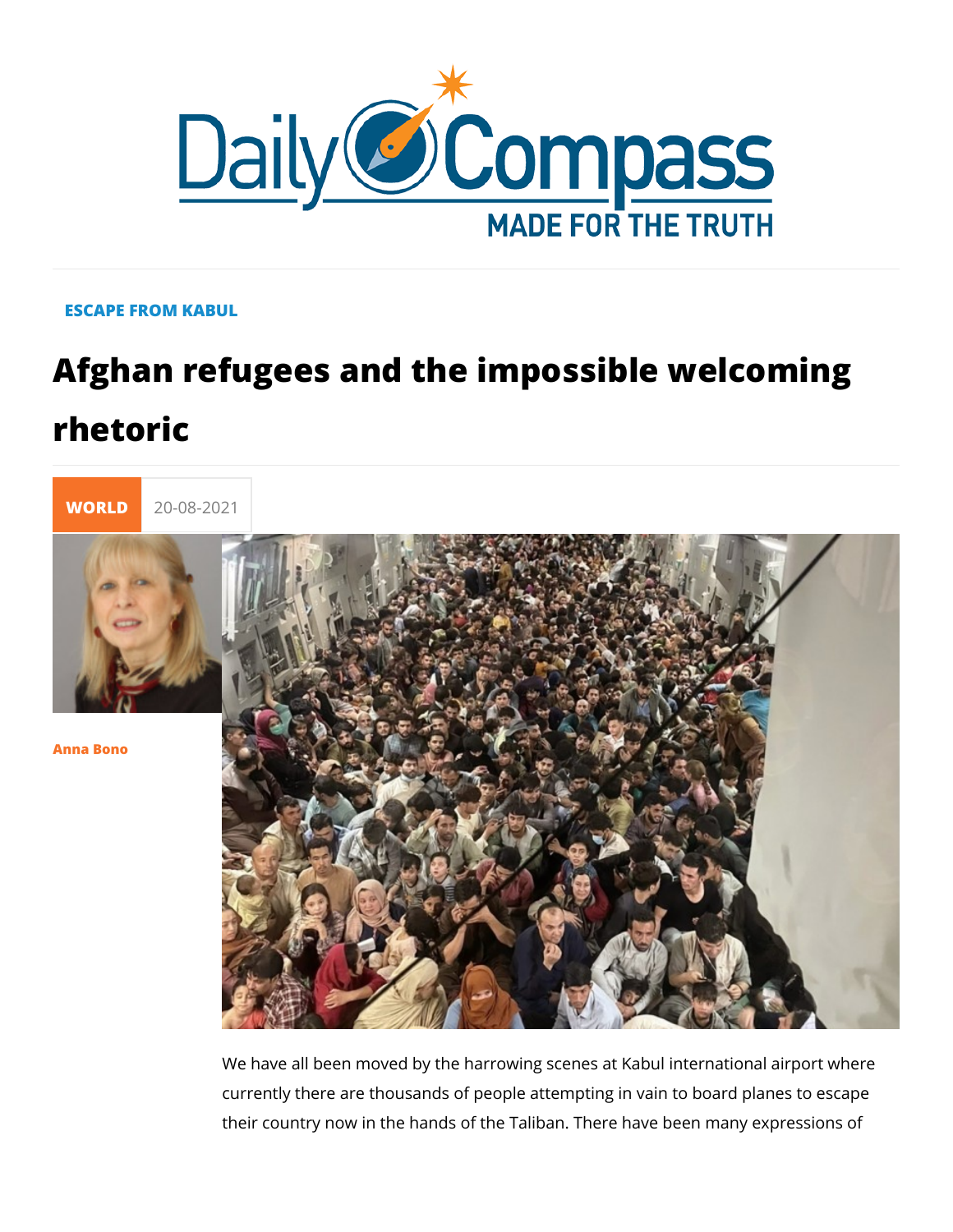sincere solidarity and compassion. Many, however, take advantage of this to claim that the West is obliged to welcome them, as if the West had ever failed in its commitments to refugees. Others fear repeating 2014, the year in which hundreds of thousands of Syrians and Iraqis fled the territories of their countries conquered by Isis and proclaimed a Caliphate.

## **Absolutely no one seems to realise that the human drama happening now** and

in the days to come is not that of the Afghans who are now safe, those who have escaped by the thousands from Kabul and those, hopefully many more, who have reached and crossed the border with Pakistan or other neighbouring states by land. Rather it is about those - virtually all of them - who have not been able to leave Afghanistan. It is they, if not unable to flee, who will remain at the mercy of the Taliban. "The situation is terrible for our people," Farhad Bitani, son of a high-ranking mujaheddin member and author of the autobiographical book *The Last White Sheet*, told Tempi magazine. "At least in 1996, Afghans were able to escape, but now everything is blocked. Everything has happened in a few days, and no one can escape, since the borders are closed."

**No one seems to understands this.** They seem, rather, convinced that the Taliban will agree to an airlift, to the opening of 'humanitarian channels' to allow for hundreds of thousands, indeed millions, of people to leave Afghanistan.

**For example, "Together for Afghanistan", is one online appeal** to collect signatures to ask Italian Prime Minister Mario Draghi for "the immediate evacuation from Afghanistan to Italy without exclusions, immediately welcoming all those fleeing the Taliban: individual women or women with children, LGBT persons, elderly people without any social safety net, human rights activists, journalists, teachers, students, health and social workers and even those who have worked in humanitarian and development programmes with international organisations." The promoters of the Together for Afghanistan initiative say that "now is the time to save lives, with a direct, rapid and large-scale humanitarian relief operation for people at risk in Afghanistan. It is time for solidarity. The mantra is "airlifts without exclusions."

**The National Conference of Democratic Women wants** "Italy and Europe to commit immediately to a policy of humanitarian passages for refugees from Afghanistan. After withdrawing their NATO troops, Europe and the West have a duty to immediately welcome those fleeing the Taliban."

**Isa Maggi, national president of States General of Women**, has urged the United